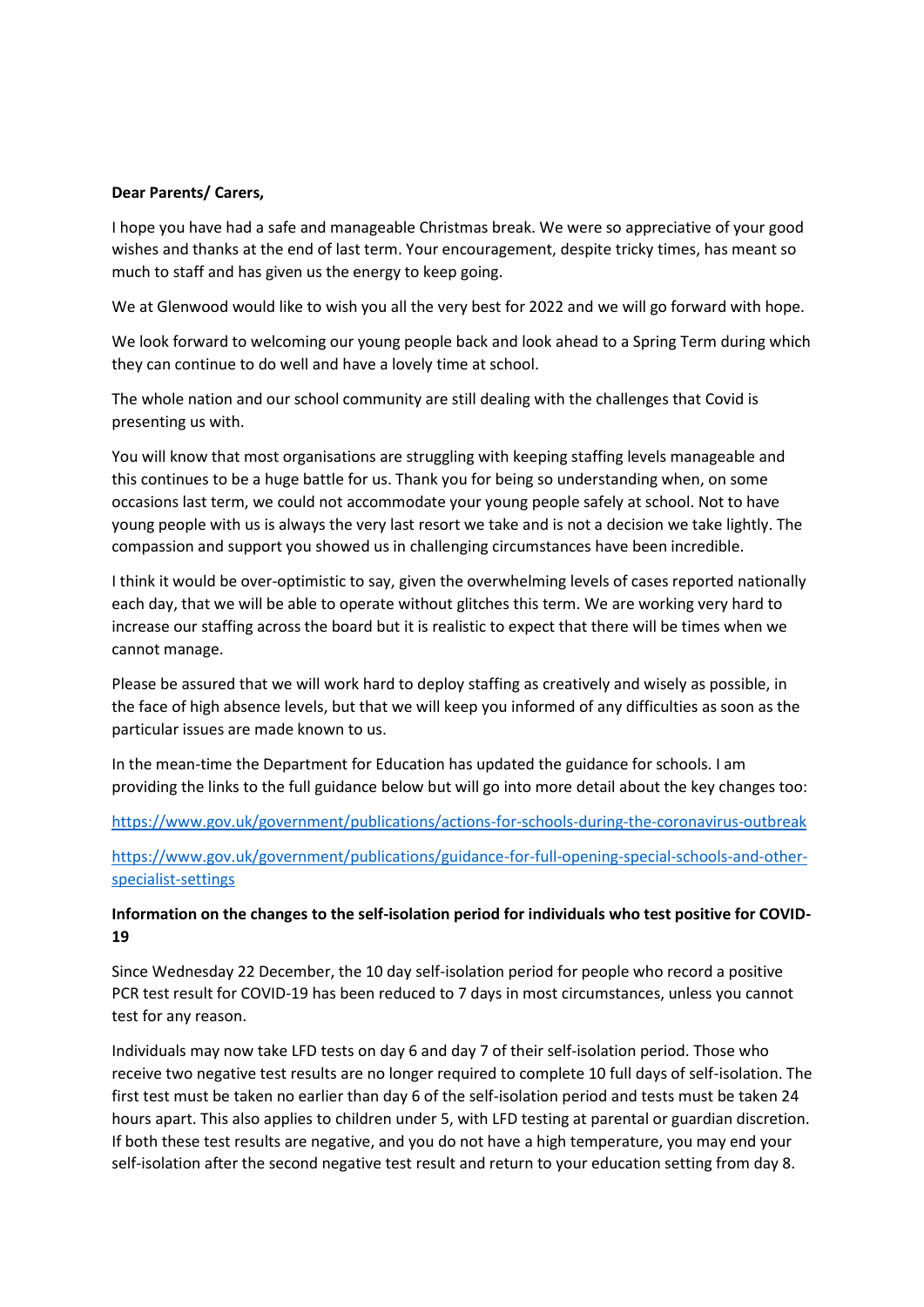Anyone who is unable to take LFD tests will need to complete the full 10 day period of self-isolation. Further information is available in the [stay at home: guidance for households with possible or](https://www.gov.uk/government/publications/covid-19-stay-at-home-guidance/stay-at-home-guidance-for-households-with-possible-coronavirus-covid-19-infection?utm_source=2%20January%202022%20C19&utm_medium=Daily%20Email%20C19&utm_campaign=DfE%20C19)  [confirmed COVID-19 infection.](https://www.gov.uk/government/publications/covid-19-stay-at-home-guidance/stay-at-home-guidance-for-households-with-possible-coronavirus-covid-19-infection?utm_source=2%20January%202022%20C19&utm_medium=Daily%20Email%20C19&utm_campaign=DfE%20C19)

## **Daily testing for close contacts of COVID-19**

People who are fully vaccinated, or children and young people aged between 5 and 18 years and 6 months, identified as a close contact of someone with COVID-19, should take an LFD test every day for seven days and continue to attend their setting as normal, unless they have a positive test result or develop symptoms at any time.

Children under 5 are not being advised to take part in daily testing of close contacts. If a child under 5 is a contact of a confirmed case, they are not required to self-isolate and should not start daily testing. If they live in the same household as someone with COVID-19 they should limit their contact with anyone who is at higher risk of severe illness if infected with COVID-19, and arrange to take a PCR test as soon as possible. They can continue to attend an education or childcare setting while waiting for the PCR result. If the test is positive, they should follow the [stay at home: guidance for](https://www.gov.uk/government/publications/covid-19-stay-at-home-guidance/stay-at-home-guidance-for-households-with-possible-coronavirus-covid-19-infection?utm_source=2%20January%202022%20C19&utm_medium=Daily%20Email%20C19&utm_campaign=DfE%20C19)  [households with possible or confirmed COVID-19 infection.](https://www.gov.uk/government/publications/covid-19-stay-at-home-guidance/stay-at-home-guidance-for-households-with-possible-coronavirus-covid-19-infection?utm_source=2%20January%202022%20C19&utm_medium=Daily%20Email%20C19&utm_campaign=DfE%20C19)

# **Joint Committee on Vaccination and Immunisation (JCVI) advice on COVID-19 vaccination for atrisk 5 to 11 year olds, and booster doses for at-risk 12 to 15 year olds and all 16 to 17 year olds**

On Wednesday 22 December, the government accepted advice from the [Joint Committee on](https://www.gov.uk/government/news/jcvi-issues-new-vaccination-advice-for-children-and-young-people?utm_source=2%20January%202022%20C19&utm_medium=Daily%20Email%20C19&utm_campaign=DfE%20C19)  [Vaccination and Immunisation \(JCVI\)](https://www.gov.uk/government/news/jcvi-issues-new-vaccination-advice-for-children-and-young-people?utm_source=2%20January%202022%20C19&utm_medium=Daily%20Email%20C19&utm_campaign=DfE%20C19) that a primary course of vaccination should be offered to children aged 5 to 11 years old who are in a clinical risk group, or who are a household contact of someone (of any age) who is immunosuppressed. The NHS is working through updated guidance and will set out how this is going to be operationalised shortly.

In response to the threat from the Omicron variant, it has been advised that a Pfizer booster vaccine should be offered to:

- children aged 12 to 15 years old who are in a clinical risk group or who are a household contact of immunosuppressed individuals, and those who are severely immunosuppressed and have had a third primary dose
- all young people aged 16 to 17 years old

The NHS will communicate how eligible children and young people can get their boosters shortly.

The DFE states "Vaccines are our best weapon against this virus and our booster programme has accelerated rapidly, with almost 30 million doses of boosters or third doses administered, and more than half of adults jabbed, securing vital protection. Vaccination reduces the likelihood of infection, helps break chains of transmission and is safe and effective – so we encourage all those eligible to consider taking up the offer." Whilst we understand families will do their very best to take up the offer of vaccination for eligible young people we also appreciate that the procedure will present a challenge to those young people who do not tend to manage medical procedures well and without distress.

### **Updated guidance on the use of face coverings in education settings**

From Sunday 2 January, it is recommended that face coverings are worn in classrooms where pupils in year 7 and above are educated. All of our young people qualify for exemption from wearing face